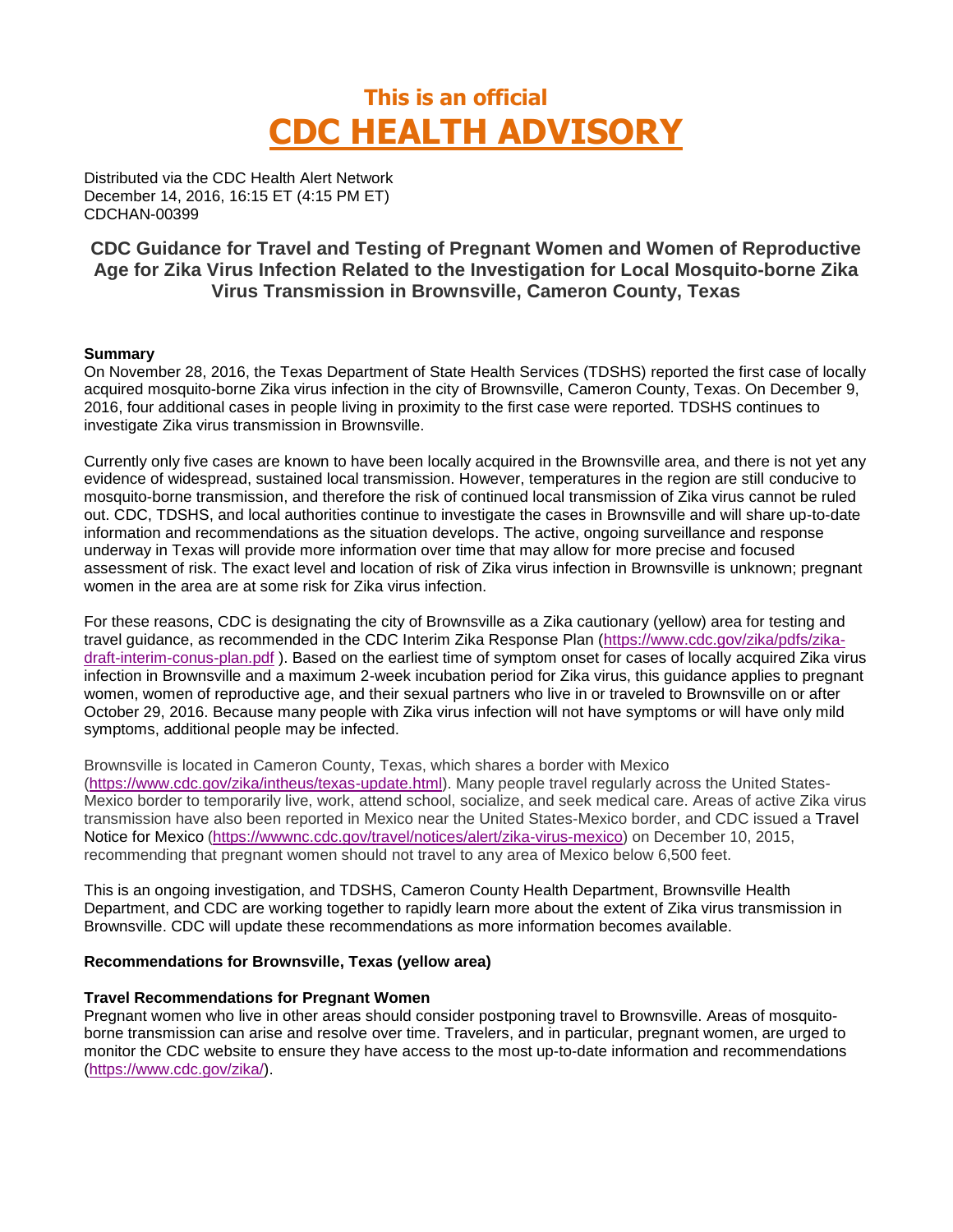### **Prevention Recommendations for Pregnant Women**

- 1. Pregnant women and their partners who live in or travel to Brownsville should be aware of local Zika virus transmission and should strictly follow steps to prevent mosquito bites. [\(https://www.cdc.gov/zika/prevention/prevent-mosquito-bites.html\)](https://www.cdc.gov/zika/prevention/prevent-mosquito-bites.html).
- 2. Pregnant women and their partners who live in or travel to Brownsville should consistently and correctly use condoms to prevent Zika virus infection during sex (vaginal, anal, or oral) or should not have sex during the pregnancy.

### **Testing Recommendations for Pregnant Women**

- 1. Pregnant women with an epidemiologic link to Brownsville on or after October 29, 2016, should be tested for Zika virus infection in accordance with CDC guidance. An epidemiologic link means that they live in, traveled to, or had sex without using a condom with someone who lives in or traveled to Brownsville on or after this date [\(https://www.cdc.gov/mmwr/volumes/65/wr/mm6529e1.htm?s\\_cid=mm6529e1\\_e\)](https://www.cdc.gov/mmwr/volumes/65/wr/mm6529e1.htm?s_cid=mm6529e1_e).
	- a. Pregnant women with symptoms of Zika virus disease should be tested according to CDC guidance, which is based on the time of evaluation relative to symptom onset.
	- b. Pregnant women with ongoing risks for exposure (who live in or frequently travel [for example, daily, weekly]) to Brownsville and who are without symptoms of Zika virus disease should consult with their healthcare provider to obtain testing for Zika virus infection in both the first and second trimesters of pregnancy.
	- c. Pregnant women who are asymptomatic but who have had limited risks for exposure (limited travel to or sex without using a condom with a partner who lives in or has traveled to Brownsville) should also be tested for Zika virus infection. Laboratory testing for these women should be performed based on the time of clinical evaluation relative to last possible exposure in accordance with CDC guidance [\(https://www.cdc.gov/mmwr/volumes/65/wr/mm6529e1.htm\)](https://www.cdc.gov/mmwr/volumes/65/wr/mm6529e1.htm).
- 2. Healthcare providers should contact their state, local, or territorial health department to coordinate testing and interpret results. Healthcare providers should discuss the limitations of laboratory tests used to diagnose Zika virus infection with pregnant women and their partners, including the possibility of false positive results related to prior exposure to other flaviviruses (for example, dengue).

#### **Women and Their Partners Who are Planning to Conceive in the Near Future**

- 1. Women who have limited risk (limited travel to or sex without using a condom with a partner who lives in or has traveled to Brownsville) of possible exposure may consider waiting at least 8 weeks from symptom onset (if symptomatic) or last possible exposure (if asymptomatic) to attempt conception.
- 2. Men who have limited risk (limited travel to or sex without using a condom with a partner who lives in or has traveled to Brownsville) of possible exposure may consider waiting at least 6 months from symptom onset (if symptomatic) or last possible exposure (if asymptomatic) to attempt conception.
- 3. People living in Brownsville should be counseled on the possible risk for Zika virus infection during the periconceptional period. Women and men should discuss their reproductive life plans with their healthcare provider in the context of potential and ongoing Zika virus exposure. Women and men with ongoing risks for exposure and who are diagnosed with Zika virus disease should wait at least 8 weeks and at least 6 months, respectively, after symptom onset before attempting conception.
- 4. Some couples in which one or both partners have had a possible Zika virus exposure might choose to wait longer or shorter than the recommended period to conceive, depending on individual circumstances (for example, age, fertility, details of possible exposure) and risk tolerance. Limited data exist on the persistence of Zika virus RNA in body fluids, and the risk for adverse pregnancy outcomes associated with maternal Zika virus infection around the time of conception is currently not known.
- 5. Women and their partners who are attempting conception and live in or travel to Brownsville should be aware of Zika virus transmission and should strictly follow steps to prevent mosquito bites. [\(https://www.cdc.gov/zika/prevention/prevent-mosquito-bites.html\)](https://www.cdc.gov/zika/prevention/prevent-mosquito-bites.html).